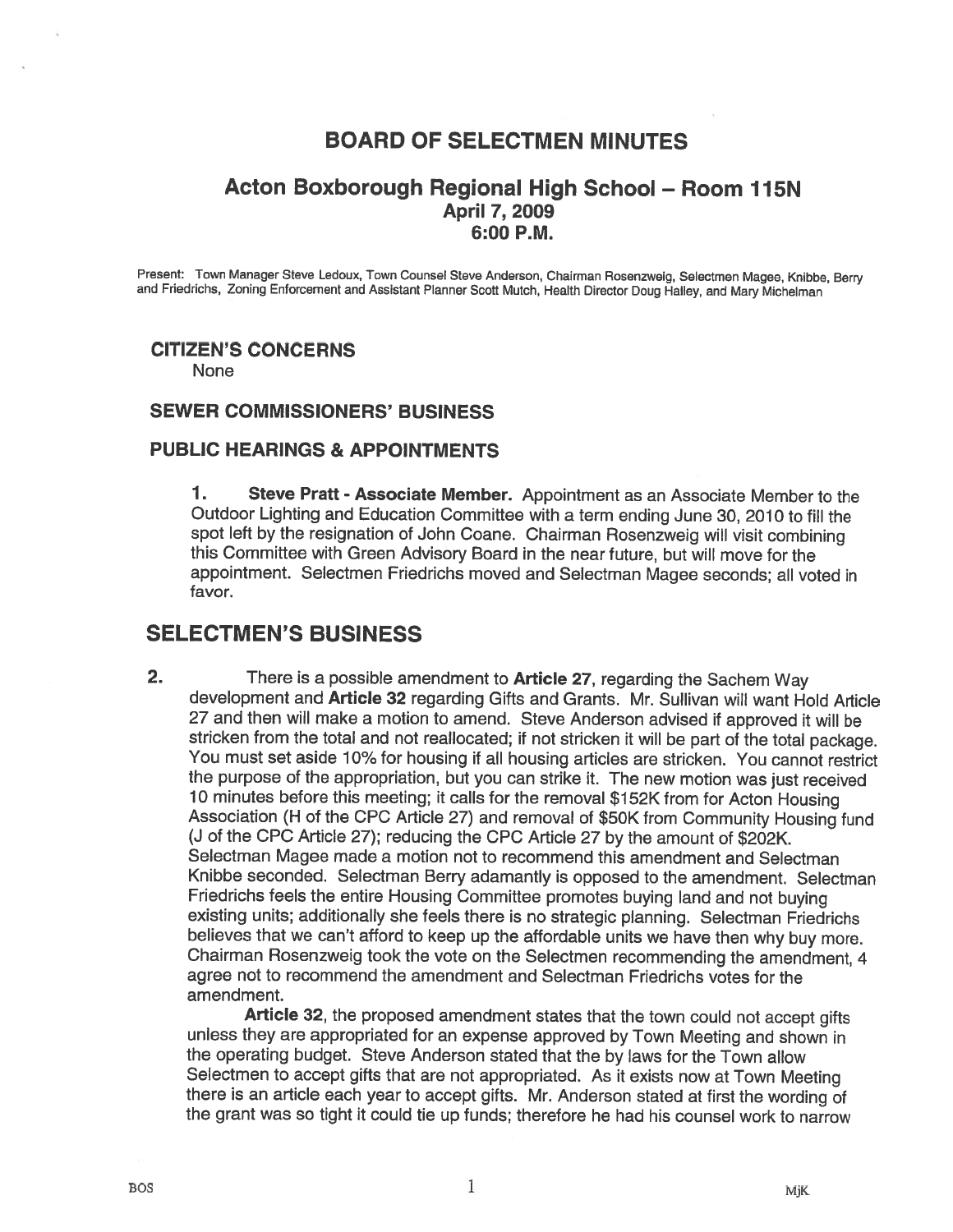the language in the motion. There still may be non-intended negative consequences to this current language. It would be better to not accept this motion, as counsel he strongly recommends against the Selectmen accepting this amendment. Selectman Friedrichs this amendment <sup>g</sup>ives power to the voter; she as <sup>a</sup> Selectman represents the voter. Selectman Knibbe moves to not recommend this amendment, Selectman Berry seconds. Selectman Berry is opposed and not willing to limit the town's ability to deal with grants. The vote was 4 in favor of not recommending the amendment; Selectman Friedrich voted to recommend the amendment.

3. Amend Article 49, Mr. Gaboury of Assabet Crossing would like to introduce and amendment that <sup>122</sup> befferment units if released by the settlement be paid back to the district that financed them if the town is able to resell them. Steve Anderson's thought is to present this as <sup>a</sup> non-binding resolution. Steve Anderson stated that trying to restrict future monies is very difficult. It is a compromise in the spirit of Town Meeting to husband the money and bring to town meeting the use in the spirit that it should go to the tax payer. He added that several years from now if and when funds come in it is possible to have <sup>a</sup> Town Meeting bring <sup>a</sup> binding resolution. Mr. Gaboury is worried that the accumulating SBUs will become future privilege fees and help expand the sewers instead of help refund the district payers that exist now.<br>Selectman Magee wanted it noted that it is not the Selectmen driving to expand the Selectman Magee wanted it noted that it is not the Selectmen driving to expand the<br>Sewer District; we have had two petitions from citizens and one from a business wanting to expand. It was so expensive the Board put it back to the citizens to figure how to accomplish this. Chairman Rosenzweig added the town did <sup>a</sup> study that shows which areas are areas of need. Selectmen Knibbe stated in the case of (FIinVTuffle) the unfunded obligation is for the long term obligation, before any super sizing or expanding, so immediately there will not be money available to refund to the district payers. Selectman Magee asked to table the discussion to Monday at 6:00 P.M. as it will not come up at tonight's meeting. Chairman Rosenzweig agreed to end discussion and collect information for Monday April 13th.

## 4. WR Grace, Northeast Groundwater Concept Design, Comments by O'Reilly, Talbot and Okun

There are 2 major concerns with the WR Grace Northeast Area Groundwater Concept Design. The design of the pump station itself, it is not just any flow of 20gpm but rather how efficiently it handles operating at <sup>a</sup> long period of time at the upper limits of its operating range. To achieve sustainable remediation, it should be designed for of excess capability. The second concern is that the testing come from areas deep enoug<sup>h</sup> and varied enoug<sup>h</sup> so that it is sure to treat the highest concentration of contamination. It is proposed to install <sup>3</sup> ground water extraction systems in specified areas some of which will require drilling through rocks. It is also recommended that if no contamination is found in the initial well that other extraction sites be required. Selectman Berry moves to approve the comments, Selectman Knibbe seconds. The vote is unanimous to send the comments to DEP.

# CONSENT

5. Water Resources Advisory Reorganized Committee — Selectman Magee pulled for discussion. The new committee is the result of the spin off of the Sewer Committee. Mr Magee moved the first motion to disband the WRAC as it exists. Then the new WRAC will have seven members (one representative from Conservation or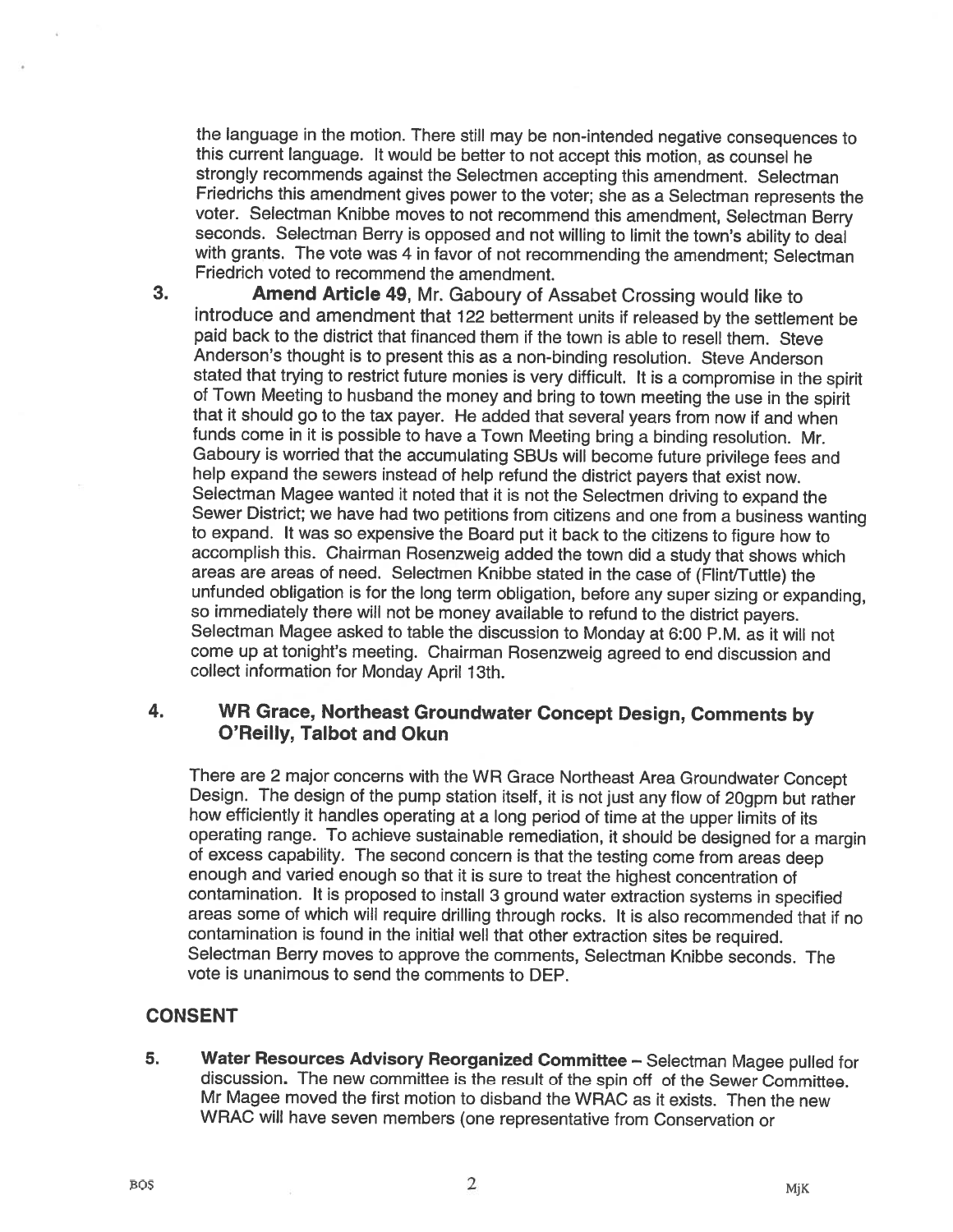environmental background not yet named). The terms will be three years for both regular members and alternate members. The motion was seconded by Selectman Friedrichs. <sup>4</sup> voted in favor of the new committee and Chairman Rosenzweig voted against the new committee.

- 6. New Date for the 275<sup>th</sup> Anniversary Celebration, July 3-5, 2010
- 7. Planning Dept <sup>30</sup> Sudbury Rd, Use Special Permit, Granted with Conditions
- 8. Donation of \$50.00 From Barton Chiropractic & Wellness Center By Dr. Seth Barron for
- 9. Acton Clean—Up Day, Date Set For April 25, 2009

Selectman Magee moves to accept all consent with the exception of #5. All agree, Selectman Knibbe seconds, consent passes unanimously.

Additionally the Board needs to rescind the vote approving the March 24, <sup>2009</sup> minutes taken yesterday and vote to approve the March 23, <sup>2009</sup> minutes. Selectman Magee moved and it was agreed by all as part of Extra Consent.

Selectman Berry would like someone on his committee or <sup>a</sup> separate committee to track and control the MBTA, possibly even an expansion of the charter to the existing committee. Some one needs to follow and report on the double track.

e Kenney

Andrew-D...Magoo, Clerk<br>Lauren 5 · Rosenzweig

 $4|27|$ Date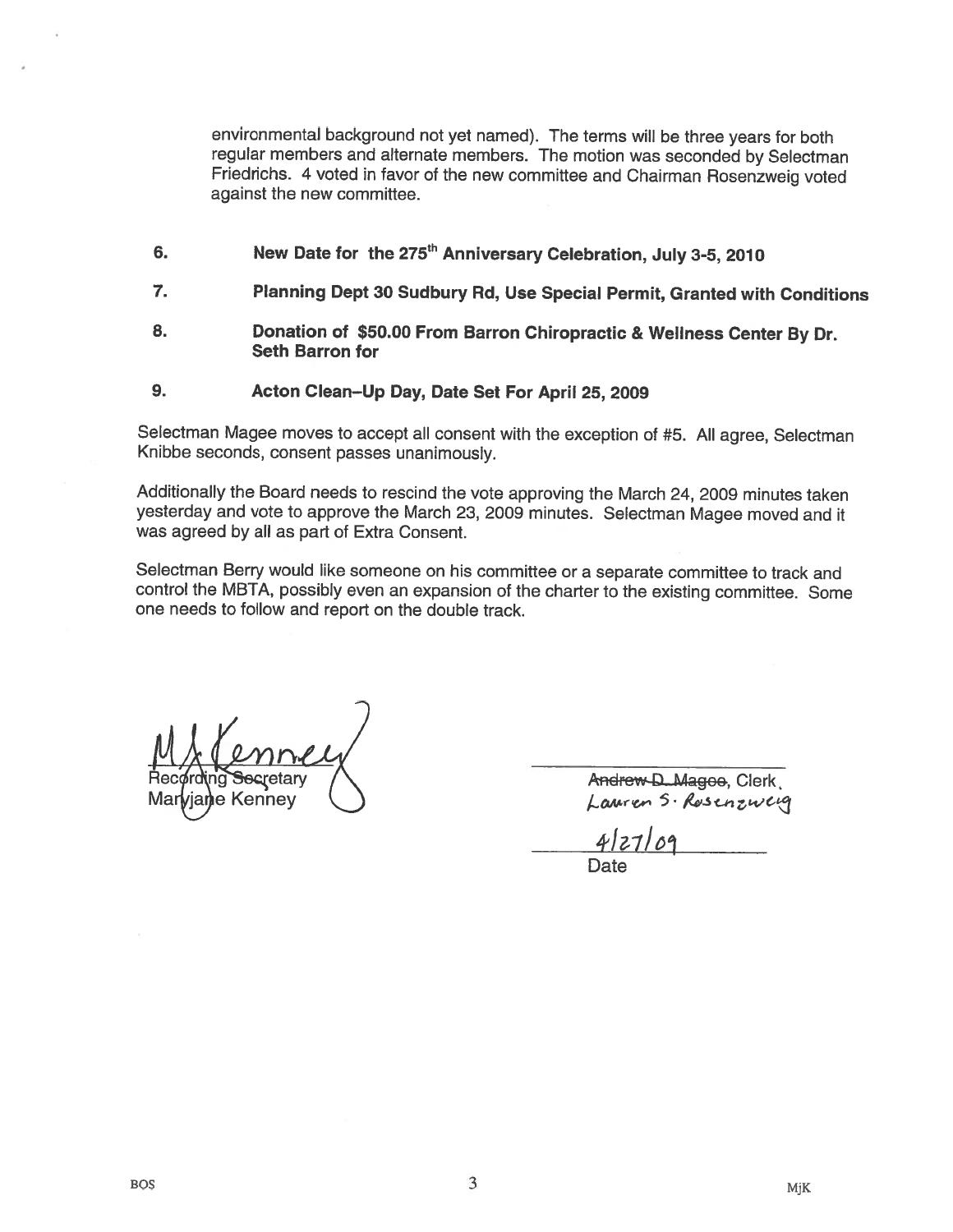# BOARD OF SELECTMEN AGENDA Acton Boxborough Regional High School - Room 115N April 7, 2009 6:00 P.M.

- $\mathbf{L}$ CITIZEN'S CONCERNS
- Н. SEWER COMMISSIONERS' BUSINESS

### III. PUBLIC HEARINGS & APPOINTMENTS

1. APPOINTMENT OF STEVE PRATT TO FILL THE TERM OF JOHN COANE AS AN ASSOCIATE MEMBER OF THE OUTDOOR LIGHTING AND EDUCATION COMMITTEE WITH A TERM ENDING JUNE 30, 2010

Enclosed <sup>p</sup>lease find materials in the subject regard, for Board consideration.

# IV. SELECTMEN'S BUSINESS

2. GENERAL PRE-TOWN MEETING DISCUSSION AND MATERIALS Enclosed <sup>p</sup>lease find materials in the subject regard, for Board consideration.

3. TO AMEND ARTICLE #49 STATING THAT THE SEWER COMMISSION AND TOWN COUNCIL WILL MAKE AN EFFORT TO RECOVER THE VALUE OF 722 BETTERMENT UNITS AND REPORT THE RESULTS TO THE 2070 TOWN MEETING Enclosed <sup>p</sup>lease find materials in the subject regard, for Board consideration.

4. W.R. GRACE NORTHEAST AREA GROUNDWATER CONCEPT DESIGN, COMMENTS GENERATED BY O'REILLY, TALBOT AND OKUN FOR DISCUSSION Enclosed <sup>p</sup>lease find materials in the subject regard, for Board consideration.

### V. CONSENT AGENDA

5. WATER RESOURCE AND ADVISORY COMMITTEE, NEWLY RECREATED AND FOCUSED VOTE TO ADD ONE NEW MEMBER

Enclosed <sup>p</sup>lease find materials in the subject regard, for Board consideration.

6. ACCEPT DATE OF JULY 3-5, 2009 FOR ACTON'S 275<sup>TH</sup> ANNIVERSARY **CELEBRATION** 

Enclosed <sup>p</sup>lease find materials in the subject regard, for Board consideration.

7. ACCEPT DECISION, PLANNING DEPARTMENT, GRANTED WITH CONDITIONS, USE SPECIAL PERMIT #02109/09-478,30 SUDBURRY ROAD REALTY

Enclosed <sup>p</sup>lease find materials in the subject regard, for Board consideration.

8. ACCEPT DONATION FOR RECREATION DEPARTMENT, <sup>A</sup> \$50.00 CHECK FROM BARRON CHIROPRACTIC & WELLNESS CENTER BY DR. SETH BARRON, <sup>83</sup> GREAT ROAD, ACTON

Enclosed <sup>p</sup>lease find materials in the subject regard, for Board consideration.

9. REQUEST PERMISSION FROM THE SELECTMENTO HOLD THE ANNUAL ACTON CLEAN-UP DAY, APRIL 25, 2009

Enclosed <sup>p</sup>lease find materials in the subject regard, for Board consideration.